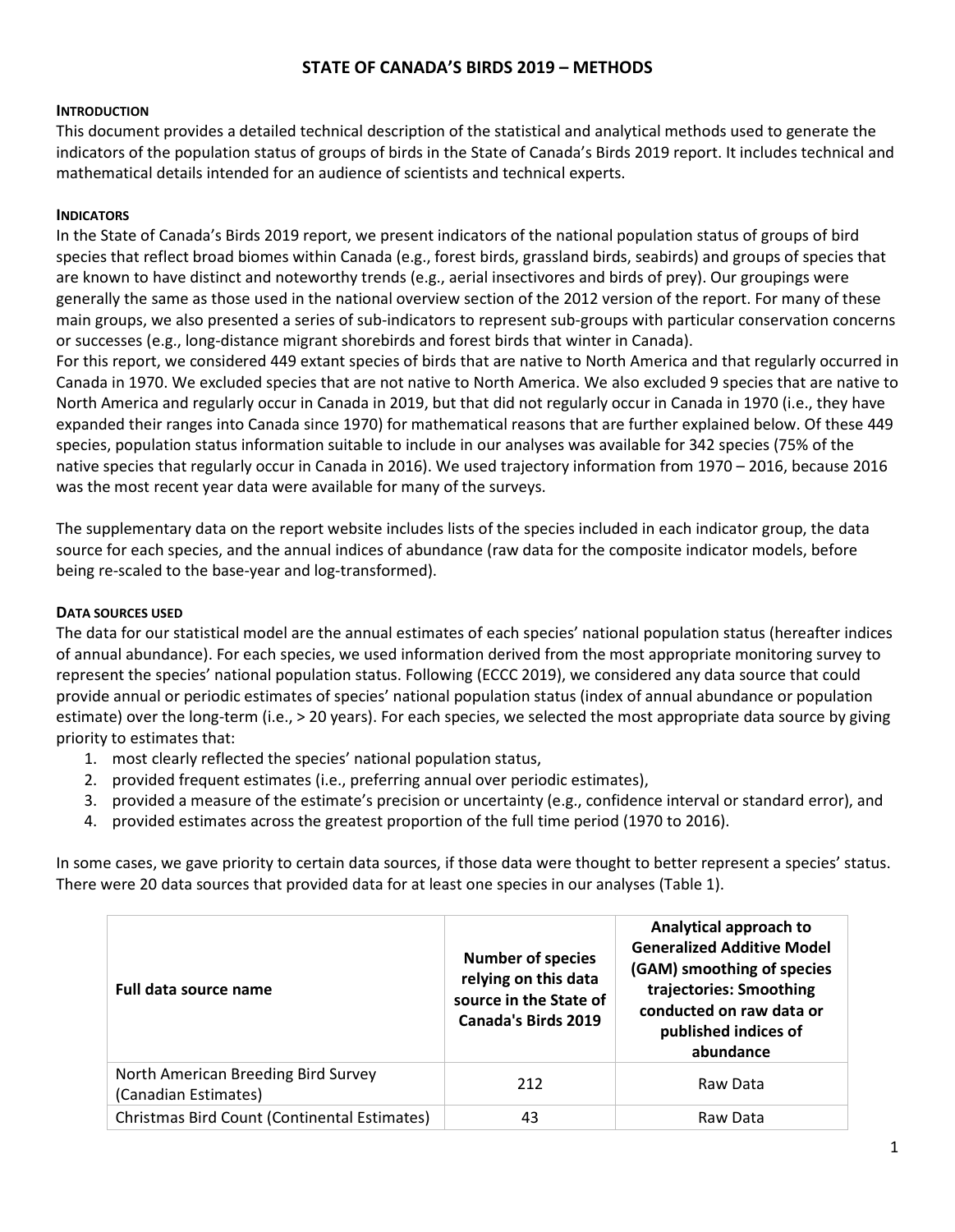| Christmas Bird Count (Canadian Estimates)                                                                   | 18             | Raw Data                 |
|-------------------------------------------------------------------------------------------------------------|----------------|--------------------------|
| Shorebird Migration Monitoring data                                                                         | 19             | <b>Published Indices</b> |
| Waterfowl Breeding Population and Habitat<br>Survey in Western Canada and the<br>Northwestern United States | 16             | <b>Published Indices</b> |
| Seabird Colony Monitoring Program - Atlantic<br>Ocean                                                       | 12             | Raw Data                 |
| Lincoln Estimators of Continental Population<br>Size                                                        | 5              | <b>Published Indices</b> |
| Seabird Colony Monitoring Program - Pacific<br>Ocean                                                        | 4              | Raw Data                 |
| Eastern Waterfowl Breeding Ground Survey<br>(helicopter only data)                                          | $\overline{2}$ | <b>Published Indices</b> |
| <b>Great Lakes Marsh Monitoring Program</b>                                                                 | $\overline{2}$ | <b>Published Indices</b> |
| American Woodcock Singing-Ground Survey                                                                     | 1              | <b>Published Indices</b> |
| North American Breeding Bird Survey<br>(Continental Estimates)                                              | $\mathbf{1}$   | Raw Data                 |
| Seabird Colony Monitoring Program - Arctic<br>Ocean                                                         | $\mathbf{1}$   | Raw Data                 |
| Eastern Waterfowl Breeding Ground Survey<br>(Integrated Estimates)                                          | $\mathbf{1}$   | <b>Published Indices</b> |
| Piping Plover Survey                                                                                        | $\mathbf{1}$   | <b>Published Indices</b> |
| Southern Ontario Ground-based Plots Survey                                                                  | $\mathbf{1}$   | <b>Published Indices</b> |
| North American Trumpeter Swan Survey                                                                        | $\mathbf{1}$   | <b>Published Indices</b> |
| Wild Population of Whooping Crane Survey                                                                    | 1              | <b>Published Indices</b> |
| Mid-winter Tundra Swan Counts (sum of<br>eastern and western populations)                                   | $\mathbf{1}$   | <b>Published Indices</b> |
| No acceptable data available                                                                                | 107            | <b>NA</b>                |
| <b>Total</b>                                                                                                | 449            | <b>NA</b>                |

We excluded data for 9 species that have expanded their ranges into Canada since 1970, because of their undue influence on our indicator values. For these range-expansion species, estimates of the percent-change in population size since 1970 are extreme (theoretically infinite) and difficult to estimate accurately, because our best estimate of their Canadian population in 1970 is approximately 0. Because our indicators represent averages of percent change values across species, these extremely large values overwhelm the influence of the other bird species in the group. These 9 range-expansion species include: Wild Turkey, Anna's Hummingbird, Black-necked Stilt, Great Egret, Red-bellied Woodpecker, Bushtit, Carolina Wren, Blue-gray Gnatcatcher, and Blue-winged Warbler. On average according to our best estimate of their trajectories, the species in this group have increased by > 3000% since the first year each species occurs in the available data. Although each one of these species represents a real and potentially important change in Canada's bird populations, their estimates of percent change in population size do not represent the same biological or conservation-relevant processes as all other species (e.g., most of these range expansions reflect responses to human land use change, climate change, or purposeful re-introductions). In addition, if included in a group with other species, their extreme rates of increase would mask the other important patterns of change for the rest of the species in the group. We have included the raw data for these species in the supplementary data files, so interested users can explore the patterns of population change.

### **SMOOTH POPULATION TRAJECTORIES**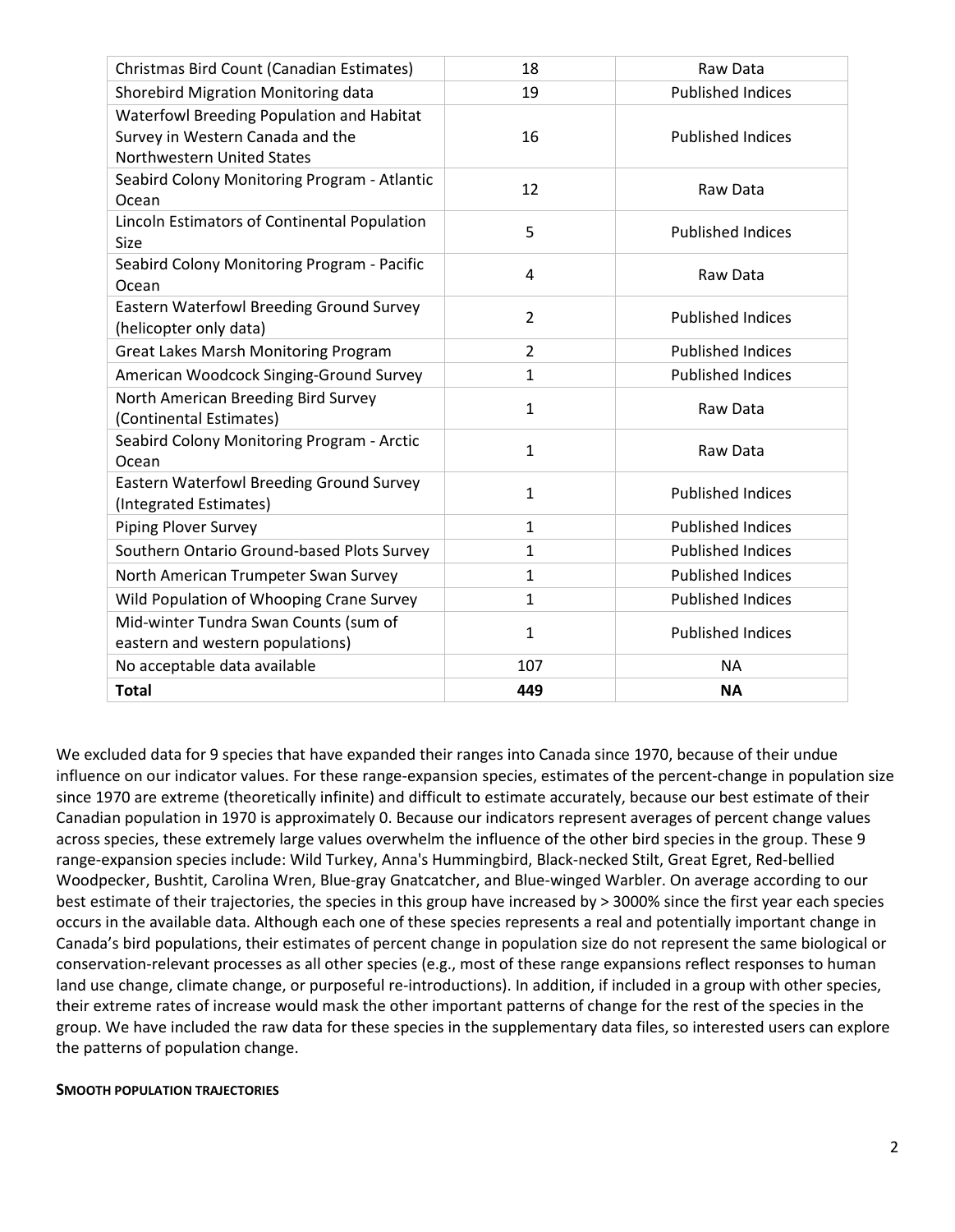To reduce the influence of varying statistical models used to produce published estimates of each species' population trajectory (i.e., the series of annual estimates of relative abundance) and to focus our analyses on long- and mediumterm patterns in population change (i.e., our primary interests are not related to annual fluctuations), we applied a similar non-parametric smoothing model to all species trajectories. There are important differences among the underlying statistical models used in many of the regularly published estimates of species-level monitoring data. For example, the North American Breeding Bird Survey (BBS) and the Christmas Bird Count (CBC) use models that incorporate a log-linear regression approach smoothing the time-series of annual estimates. As a result, estimates from these models are particularly well designed to estimate long-term trends (i.e., rates of change) but not as well designed to estimated more recent changes in trends (e.g., change points in trends, see Smith et al. 2014 for an example). Similarly, estimates from the annual waterfowl breeding-ground surveys use models that do not smooth the time-series at all; instead, they estimate each year's estimate independently of all other years. This structure is particularly well suited for modeling the annual fluctuations in waterfowl populations, but can allow estimates of annual abundance to vary much more than many other models.

We used Generalized Additive Models (GAM) to either smooth the published estimates of a species annual abundance (51 species from 12 data sources, Table 1), or to re-analyse the underlying raw data from a given survey (292 species from 7 data sources, Table 1). The Living Planet Index (Collen et al. 2009), a comparable group-level indicator of mean population status across species, also uses GAM smooth of published annual indices in a similar way. The GAM smooth allowed us to accommodate the wide variation in the underlying population trajectory estimates across the various datasets. The flexible smoother retains the most important medium- and long-term patterns in the species' population, interpolates estimates for years with missing data for a given species, and reconciles the level of annual variation among species. One of the major benefits of this approach to modeling species population trajectories is that the GAM structure is capable of modeling almost any medium- and long-term pattern. Estimates can be a flat-line if the species data support such a pattern or if the species data are extremely noisy and uncertain. Alternatively, estimated trajectories can follow as many complex, non-linear or cyclical patterns as the underlying data support.

For most species, we reanalysed the raw monitoring data with a hierarchical Bayesian status and trend model that used a GAM smoothing function to estimate the temporal parameters (i.e., the change over years). The GAM reanalysis was specific to each of the three primary survey types within the seven data sources (i.e., 2 sources using the CBC, 2 sources using the BBS, and 3 sources using Seabird Colony Counts, Table 1) and each survey's model accounted the same surveyspecific sources of variation that have been used in previous analyses (NABCI 2012, Smith et al. 2014, Meehan et al. 2018).

For the BBS and the CBC, the GAM reanalysis included exactly the same parameters and prior distributions as the standard models used for the BBS by the CWS (Smith et al. 2014) and USGS (Sauer and Link 2011), and the Audubon Society for the CBC (Meehan et al. 2018), except the random year-effects and log-linear slope parameters were replaced with the GAM function. For the seabird colony count analyses, the GAM function was used to model changes over time at each monitored colony, while accounting for the size of the colony and the years in which each colony was monitored (following the analyses conducted for NABCI 2012).

All changes in abundance through time were modeled by the GAM smooth function  $(f_i(t))$ . In these models, the i subscript indicates that the GAM function modeling changes in time (i.e. the shape of the species population trajectory) is specific to a geo-political stratum (the BBS and CBC use the intersection of Bird Conservation Regions and provinces, states, and territories) or a particular monitored colony in the seabird analyses. Because of the hierarchical structure of the model, the smoothing functions for each colony or geo-political stratum were shrunk towards a species-level mean smoothing function. This allows the model to share information among strata or colonies on the shape of the overall trajectory of a species population. Like all hierarchical models, this shrinkage is only relevant to the extent that it is supported by the data: in colonies or strata with more data and a clearer signal of population change, the hierarchical shrinkage is minimal.

To estimate the GAM parameters, we used the parameterization of Crainiceanu et al (2005).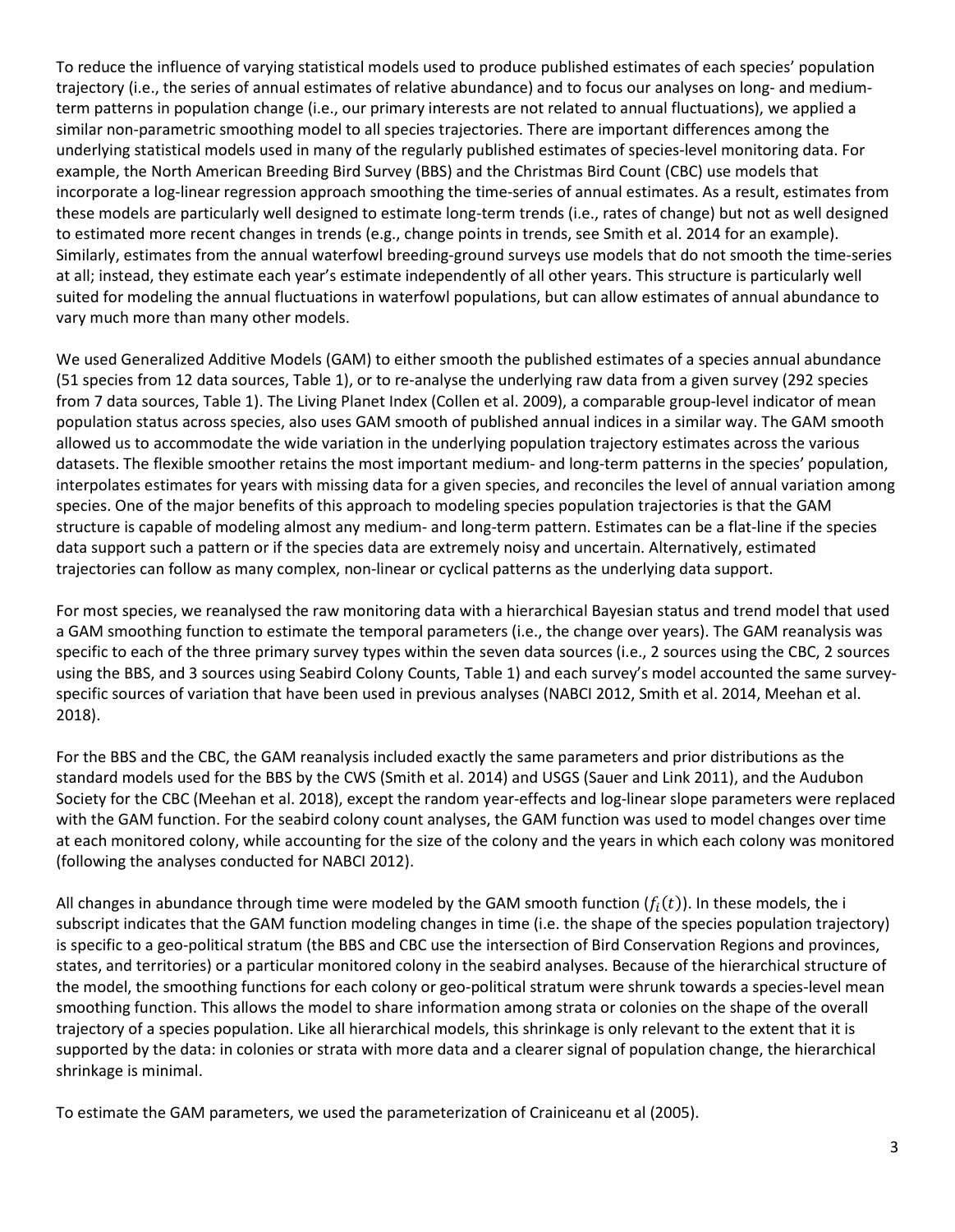$$
f_i(t) = \sum_{k=1}^K b_{i,k} \chi_{t,k}
$$

Where K is the number of knots,  $\chi_{t,k}$  is the year-t and k-th entry in the design matrix X (defined below), and  $b_{i,k}$  is the K -length vector of parameters that control the shape of the trajectory in stratum-i. Each  $b_{i,k}$ is estimated as a random effect, centered on a hyperparameter: a mean across all strata  $(\beta_k)$ .

$$
b_{i,k} = Normal(\beta_k, \sigma_b^2)
$$

The mean smoothing parameters ( $\beta_k$ ) are themselves estimated as normally distributed random effects with a mean of zero, and variance  $\sigma_\beta^2$ controlling the shrinkage towards a first-degree polynomial (i.e., a line). The variance parameters  $(\sigma_{\beta}^2, \sigma_{\beta}^2)$  control the complexity penalty of the smooths.

The design matrix (X) has a row for each year, and a column for each of  $K$  knots. The matrix was calculated following Crainiceanu et al (2005) so that the GAM function represented a 3<sup>rd</sup>-degree polynomial spline:  $\chi_{t,k}=|t-t_k|.$ For the CBC and BBS models, with 47-year time-series, we set the number of knots to 12, which means the trajectories are sufficiently flexible to capture all but the shortest-term variation (i.e., long- and medium-term variation but not yearly fluctuations). We explored models with more and fewer knots (9-14), but the estimated trajectories from the models with differing numbers of knots were almost indistinguishable from those presented here. We set the knots at even intervals along the time-series. For the Seabird analyses, most species are not monitored on an annual basis so the GAM functions included fewer knots. The number of knots varied among species (range  $2-8$ ), depending on the monitoring schedules. Species with colonies that were monitored more often (e.g., Northern Gannet) had more knots, those monitored less often (e.g., Leach's Storm Petrel) had fewer.

Prior distributions on the variance components of the GAM-coefficients (betas), were set following advice in Crainiceanu et al (2005) and Gelman (2006), as follows:

$$
\sigma_b^2 = 1/gamma(10^{-2}, 10^{-4})
$$
  
\n $\sigma_\beta^2 = 1/gamma(10^{-2}, 10^{-4})$ 

The above description of the hierarchical Bayesian GAM reanalyses provides the basic structure of the GAM components. Full descriptions of the reanalysis of the BBS, CBC and seabird monitoring data are in preparation for publication in scientific journals. The full hierarchical Bayesian GAM for the BBS is available online through an R-package "bbsBayes" available on GitHub [\(https://github.com/BrandonEdwards/bbsBayes\)](https://github.com/BrandonEdwards/bbsBayes). In addition, the population trajectories for all species used in these State of Canada's Birds analyses are available for download from the report website.

For some species and data sources it was not practical to re-analyse the raw data and so we smoothed published trajectories of annual indices using the R-package mgcv (Wood 2017). With this R-package, we used a hierarchical Bayesian GAM that accounted for the uncertainty of each annual index in the trajectory to model most species, and for the few species where published estimates of uncertainty were not available we used a simpler non-Bayesian GAM function from the same package.

### **CALCULATING THE INDICATORS**

## **Standardizing across species and data sources**

The data for the final models used to calculate the composite species indicators in the State of Canada's Birds were the annual indices for each species ( $i_{s,y}, \sigma_{s,y}^2$ ), either from the GAM reanalyses or the GAM smooths of published trajectories. Before they were entered into the final model, each species' trajectory was re-scaled to a common baseyear (1970 for most species) and log-transformed. This was necessary because the original annual indices from each data source were in different units, e.g., BBS estimates represent the average number of birds seen on a single route and CBC estimates represent the average number observed in an average count-circle. In the final model, each species trajectory must be on a comparable scale, to allow for the hierarchical structure of the model that pools information across groups of species (e.g., grassland birds). For some species (15%) the available data did not span the full 1970 –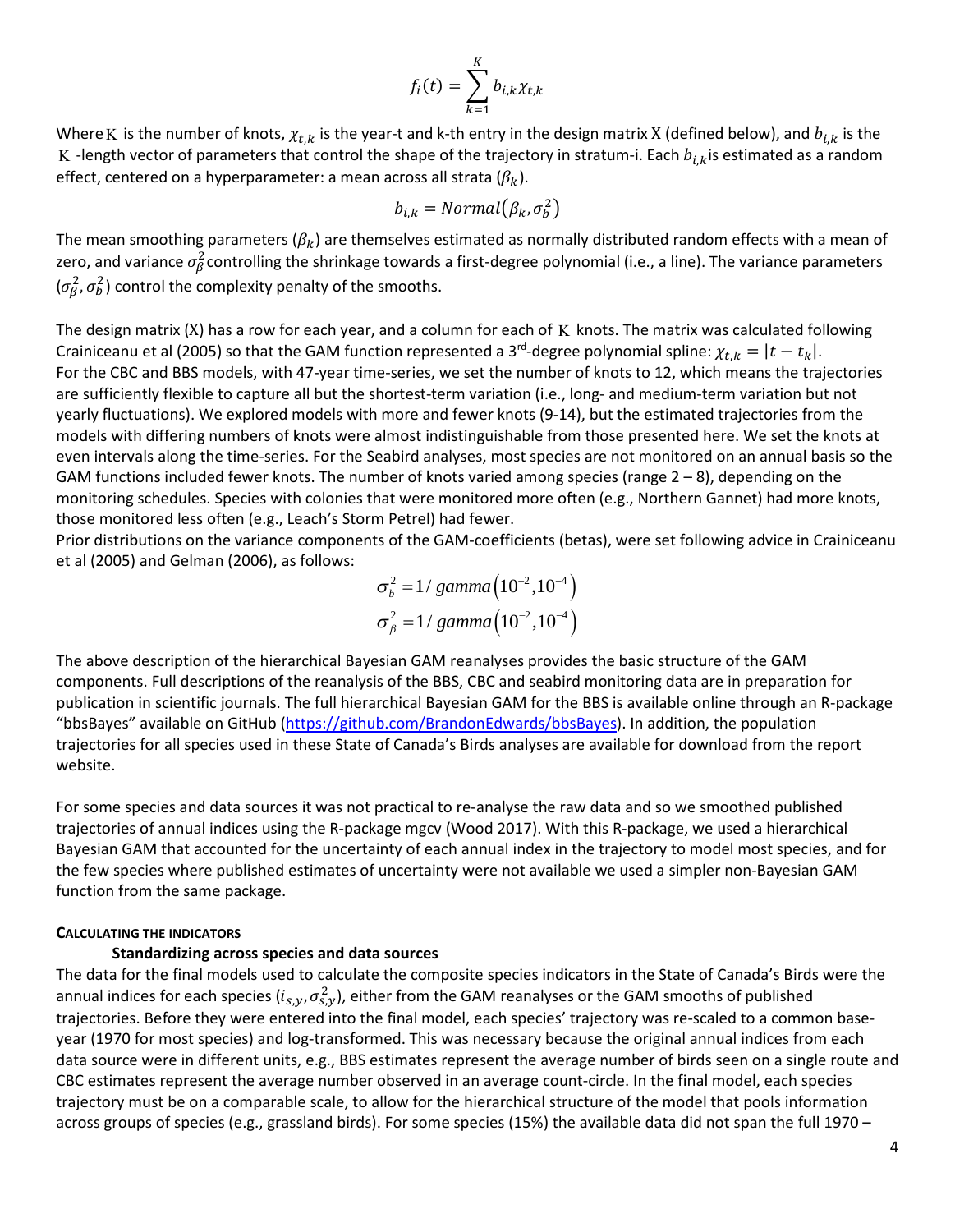2016 time-series (Figure 2). For these species, the first year data were available was used as the base-year, and all years previously were given a value equal to the base year, but with an arbitrarily large variance so that these missing data had very little influence on the final result (more detail on this below). The re-scaled annual indices ( $\hat{\theta}_{s, y}$ ) were the data for the final model.

$$
\hat{\theta}_{s,y} = \ln\left(\frac{i_{s,y}}{i_{s,1970}}\right)
$$

Where,  $\widehat{\theta}_{s,y}$  is the log-transformed standardized annual estimate for year y and species s  $(i_{s,y})$  and represents the status of the species in year-y, as a log-transformed proportion of the original estimate in the base-year, 1970  $(i_{s.1970}).$ 



Figure 1. The number of species in each year, with annual estimates of relative abundance suitable for inclusion in the analyses for the State of Canada's Birds indicators. Approximately 85% of species have trajectories that span the full 1970 – 2016 time-series, and by 1980, 95% of species have data.

### **Accounting for relative precision among species and years**

Species-specific estimates of population status vary in their precision among species and among years. To calculate the indicators in the State of Canada's Birds, we used a model that explicitly considers the relative precision of each species' estimate of population status. Accounting for the relative precision ensures that extreme values for species with relatively imprecise estimates of status do not dominate our indicators. Precision is defined as the inverse of variance (high precision = low variance and *vice versa*) and in most statistical literature, all of the equations below and the data sources used in our analyses variance is the quantity used. Hereafter, both terms are used, but the reader should be aware that conceptually they are measures of the same thing—uncertainty.

We estimated the variance around each re-scaled species-specific annual estimate in a way that accounts for the variance in both a given year (year-y) and in the base-year (i.e., 1970 for most species). We calculated the variance of  $\widehat\theta_{s,y}$  using an approximation of the log transformation of the variance of a ratio of two random variables (Cochran 1977, pg. 183).

$$
\sigma_{\theta_{S,Y}}^2 = \ln\left(1 + \frac{\sigma_{i_{S,Y}}^2}{i_{S,Y}^2} + \frac{\sigma_{i_{S,1970}}^2}{i_{S,1970}^2}\right)
$$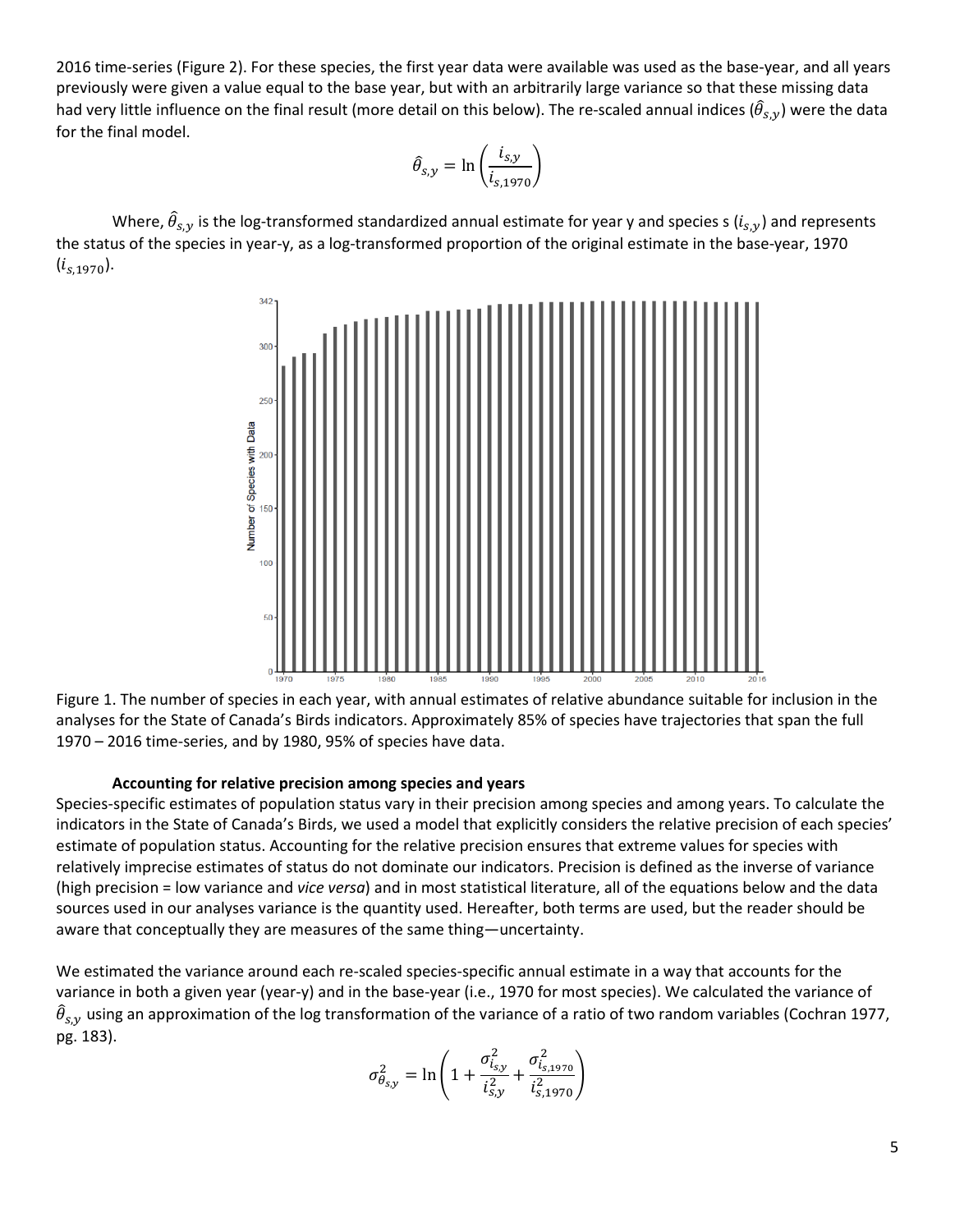It is an approximation because we made the simplifying assumption that the annual estimates are independent in time, and therefore that the covariance term equals 0 and can be ignored. We acknowledge that this assumption of independent estimates in time is certainly invalid for adjacent years, but becomes more plausible as the length of the time-series increases.

For the species with missing data in years at the start or end of the time series, we assumed that the population did not change during the missing years. Years with missing annual indices (e.g., no data before 1974 for many shorebird species) were given values equal to the first year with data (i.e. a conservative assumption of no overall change) but we increased the estimated variance ( $\sigma^2_{\theta_{s,y}}$ ) by the square of the number of years since non-missing data, so that these imputed data would have little overall effect on the final results. Because of the extremely high variance and the hierarchical structure of the model (see below), the population trajectories for these species have very little influence on the group-indicator during the years for which data are missing.

## **Statistical model for the indicators**

For each year, the standardized individual species estimates ( $\hat{\theta}_{s,y}$ ) were combined into a composite indicator ( $P_y$ ) using a Bayesian hierarchical model, first described in Sauer and Link (2011). The model generates a Bayesian estimate of the geometric average population status across all species in the composite species group, which is consistent with other approaches to composite species indicators (e.g., Collen et al. 2009 and Gregory et al. 2005). It also accounts for the varying precision of each species' estimate, so that imprecise estimates have less influence on the indicator. The composite indicators represent our best estimate of the group's status, given the distributional assumptions of the model, the species for which we have data and the precision of those data.

As an example, the grassland birds indicator is a compilation of the annual estimates for 25 grassland bird species (Figure 2). The indicator line (thick black line with grey 95% credible interval) can be roughly interpreted as the average of the 25 species-specific lines (coloured lines), where each of the species lines influences the indicator to a degree dependent on its precision. Hence, the grassland bird indicator runs approximately through the centre of the species lines, but is not simply the mean of all species lines (e.g., the extreme fluctuations in the Lark Bunting line have relatively little influence compared to a simple average because its annual estimates are generally less precisely estimated than those for most other species in this group).

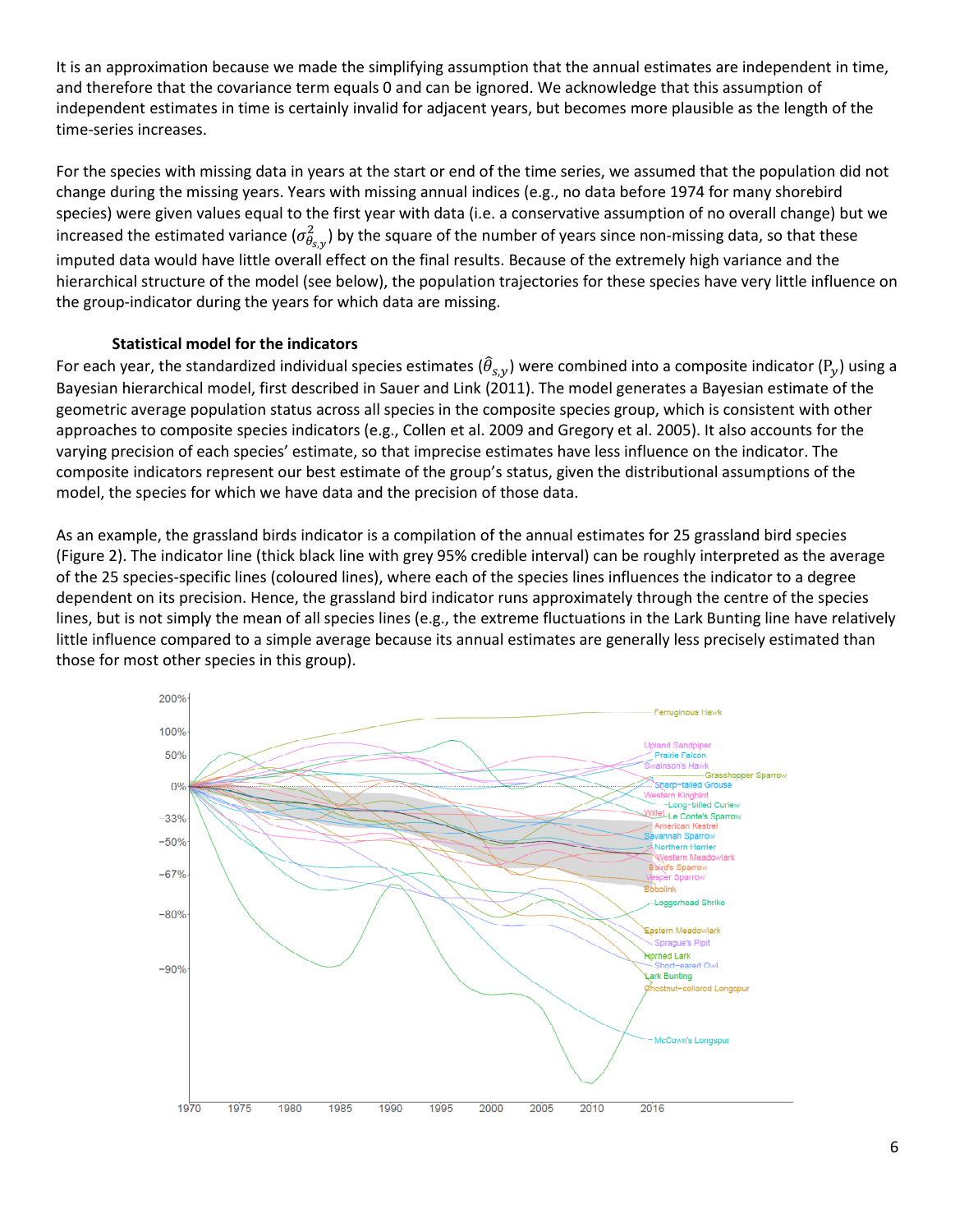Figure 2. National grassland birds sub-indicator (thick line), 95% credible interval (grey uncertainty band) and lines showing the species-specific annual estimates of population status (percent change since 1970) for the 25 species included in the grassland birds group (coloured lines).

Formally, following Sauer and Link (2011), the composite indicator of the percent change in species populations in a given year (P<sub>v</sub>) is the median of the posterior distribution of the hyperparameter  $\rho_v$ , transformed to a percent-change scale. The hyperparameter  $\rho_v$  is the average across species of the normally distributed species-specific change parameters ( $\theta_{s,y}$ ). The averaging accounts for the variance of each species annual change parameters ( $\sigma^2_{\widehat{\theta}_{s,y}}$  $\frac{2}{9}$  ) and the variance among species in their annual change values ( $\sigma_{\!\rho_{\mathrm{y}}}^2$ ).

> $\widehat{\theta}_{s,y} = N[\theta_{s,y}, \sigma^2_{\theta_{s,y}}]$  $\theta_{s,y} = N[\rho_y, \sigma_{\rho_y}^2]$  $P_y = ((e^{\rho_y}) - 1) * 100$

## **Scaling of the indicator graphs**

The vertical axes were scaled to be symmetrical on the log-scale (i.e., symmetrical on the scale of  $\rho_v$ ) and accurately reflect the change in population required to balance out the opposite decrease or increase in each corresponding category. Values of percent change are not symmetrical around zero. For example, a population that has declined by 50% (i.e., halved) must then increase by 100% (i.e., double) to return to its original level. This asymmetry increases in a non-linear way for greater values of percent-change, because positive values of percent-change are theoretically unbounded (i.e., it is possible for a population to increase by values much larger than 100%) but negative values are limited at -100% (100% decrease is equal to extinction). For example, to recover from a 90% decrease, a population would then have to increase by 900%.

### **Variation among species**

To depict some of the variation among individual species' trends within each indicator line, we presented info-graphics composed of groupings of coloured bird icons showing the number of species in each of 3 categories of long term (~47 year) changes in population (Table 3). The categories were defined to be symmetrical in the log-scale and respect the same asymmetry as the scaling of the vertical axis. The variation depicted in these info-graphics highlights the appropriate interpretation of these indicators—as indicators of the average or overall status of the group, not as indicators of the status of each species within the group. Our indicators give the best overall estimate of the group's status, but do not reflect the trends for all species in a group equally well; a stable indicator may reflect a group in which most or all species have stable trends, or it may reflect a group with an equal number of species with large increases and large decreases. Almost all of the indicators in the report, regardless of their overall pattern of change, include both species that are increasing and species that are decreasing. For example, populations of grassland birds as a group have decreased, but not all grassland bird populations have decreased (Figure 2).

Table 3. Categories of long-term population change used to group species for the coloured bird icons in the State of Canada's Birds.

| Long-term population<br>change category | Range of estimates of total<br>population change over a 47-year<br>period | <b>Colour of bird icons indicating</b><br>species trends |
|-----------------------------------------|---------------------------------------------------------------------------|----------------------------------------------------------|
| Increase                                | > 33% increase                                                            | Green                                                    |
| Little to Moderate<br>Change            | 33% increase - 25% decrease                                               | Blue                                                     |
| Decrease                                | > 25% decrease                                                            | Red                                                      |